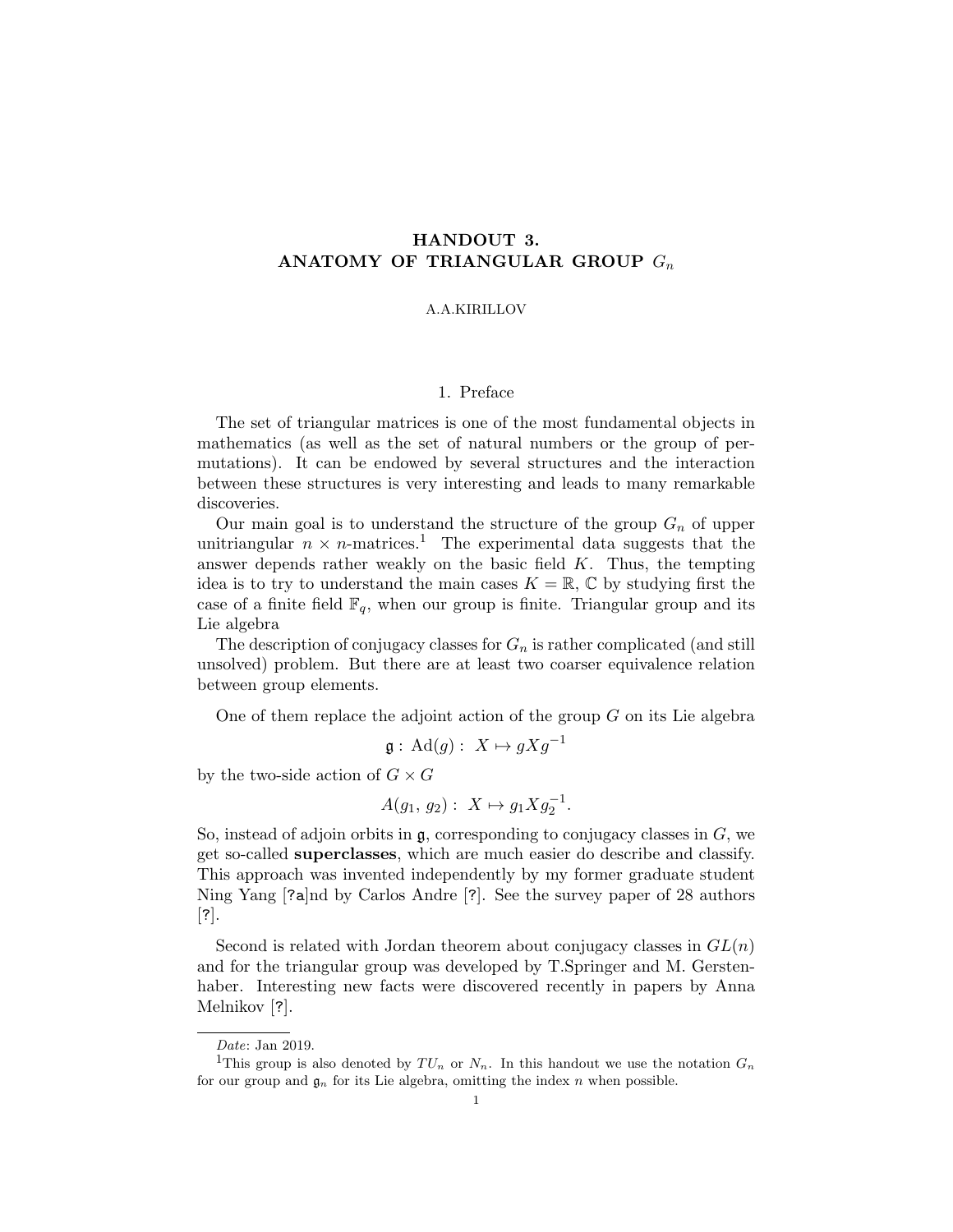#### 2 A.A.KIRILLOV

## 2. Springer theory

2.1. **Partitions.** Consider a presentation of a natural number  $n$  as an (unordered) sum of natural summands. It is called partition and denoted by

(1) 
$$
\lambda = (\lambda_1 \ge \lambda_2 \ge \cdots \ge \lambda_s)
$$
 where  $\sum_{i=1}^s \lambda_i = n$  ( $\lambda$ -notation).

Let  $\mathcal{P}_n$  denote the set of all partitions of n. A convenient graphic image of a partition  $\lambda$  is the so-called **Young diagram**  $D = D(\lambda)$  of n boxes arranged in s rows of lengths  $\lambda_i$ ,  $1 \leq i \leq s$ . E.g.,  $D(\lambda)$  looks like



The lengths of columns in  $D(\lambda)$  form the so-called **dual partition** 

$$
\lambda^* = (\lambda_1^* \geq \lambda_2^* \geq \ldots \lambda_t^*)
$$

of the same number *n*. For an example above  $\lambda^* = (8, 7, 5, 2, 2, 2, 1, 1, 1)$ . (A control question: is it clear that  $s = \lambda_1^*$ ,  $t = \lambda_1$ ?)

Another way to write a partition  $\lambda$  is to use two symbolic notations.

$$
\alpha
$$
-notation :  $\lambda = 1^{\alpha_1} 2^{\alpha_2} \cdots n^{\alpha_n}$ , where  $\sum_{k=1}^{n} k \alpha_k = n$ .

Here  $\alpha_k = \alpha_k(\lambda)$  is the number of parts  $\lambda_i$  of size k. E.g., for our example

$$
\lambda = 1^1 2^2 3^3 4^0 5^0 6^1 7^0 8^0 9^1
$$
,  $\lambda^* = 1^3 2^3 4^0 5^1 6^0 7^1 8^1$ ,  $n = 29$ .

$$
\mu\beta
$$
-notation :  $\lambda = \mu_1^{\beta_1} \mu_2^{\beta_2} \cdots \mu_m^{\beta_m}$ , where  $\sum_{i=1}^m \beta_i \mu_i = n$ .

Here we assume  $\mu_1 > \cdots > \mu_m > 0$  (and omit powers  $\beta_i = 1$ ); for the example above we have:  $\lambda = 963^3 2^2 1$ ,  $\lambda^* = 8752^3 1^3$ .

**Warning.** The numbers  $\mu_i$  in  $\mu\beta$ -notation are taken from numbers  $\lambda_i$ in (1): we get rid of repetitions and mention every number only once. The powers β's are just non-zero  $α$ 's.

The following relations are evident (follow immediately from definitions):

(2) 
$$
a) \lambda_k^* = \#\{i \mid \lambda_i \ge k\},
$$
  $b) \lambda_k^* - \lambda_{k+1}^* = \alpha_k(\lambda),$   
 $c) \lambda_i = \mu_k$  and  $\alpha_{\lambda_i} = \beta_k$  for  $i \in (\beta_1 + \cdots + \beta_{k-1}, \beta_1 + \cdots + \beta_k].$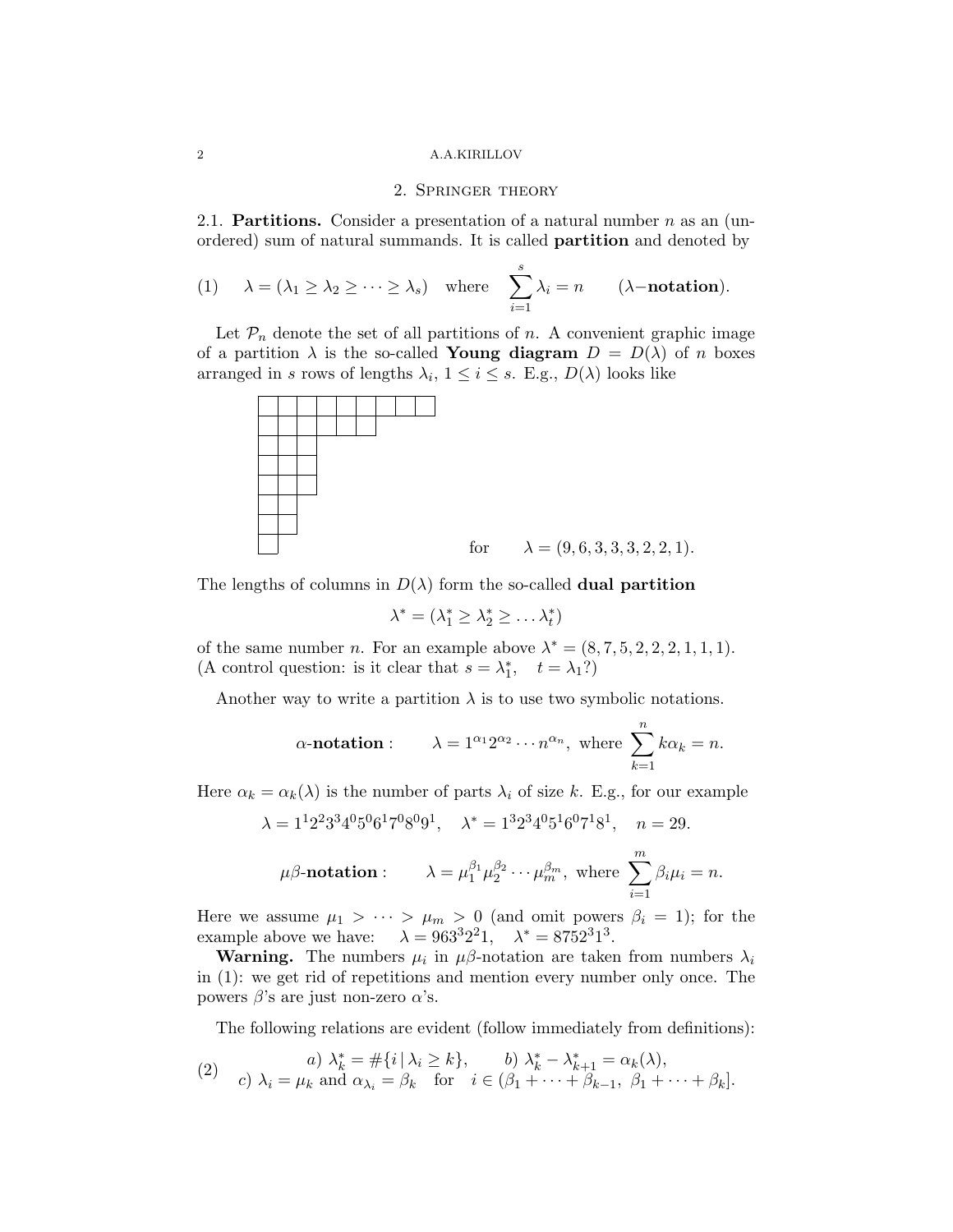2.2. The Jordan types of triangular matrices. Every matrix  $g \in G_n(F)$ has the form  $g = 1+A$ , where  $A \in \mathfrak{g}_n$  is an upper triangular nilpotent  $n \times n$ matrix with  $A^n = 0$ . It is well-known that in an appropriate basis A takes the block-digonal form with diagonal blocks looking like

$$
J_{\lambda_i}=\left(\begin{array}{ccccc} 0 & 1 & 0 & \ldots & 0 & 0 \\ 0 & 0 & 1 & \ldots & 0 & 0 \\ \ldots & \ldots & \ldots & \ldots & \ldots & \ldots \\ 0 & 0 & 0 & \ldots & 0 & 1 \\ 0 & 0 & 0 & \ldots & 0 & 0 \end{array}\right).
$$

The sizes  $\lambda_i$ ,  $1 \leq i \leq s$ , of these **Jordan blocks** are defined uniquely up to order. Thus, they form a **partition**  $\lambda \in \mathcal{P}_n$ . We call this partition the **Jordan type** of a nilpotent matrix A and denote it by  $J(A)$ . The set of all matrices of type  $\lambda$  in  $\mathfrak g$  we denote by  $\mathfrak g_\lambda$ .

2.3. How to compute  $J(A)$  for a given  $A \in \mathfrak{g}$ . The obvious invariants of a matrix A under conjugation are the ranks of powers of A. It is known, that for a nilpotent  $A \in \text{Mat}(n, K)$  it is a full system of invariants: two nilpotent matrices are conjugate, iff their powers have the same ranks. Actually, for  $n \times n$ -matrices it is enough to check this for powers  $1, 2, \ldots, n - 1$ .

Let us denote  $\text{rk}(A^k)$  by  $r_k(A)$ . It is convenient to put  $A^0 = 1$ . Then for any  $A \in \mathfrak{g}_n$  we have

$$
n = r_0(A) > r_1(A) \ge \cdots \ge r_{n-1}(A) \ge r_n(A) = 0.
$$

The relations between the sequence  ${r_k(A)}$  and the Jordan type of A are described by

**Lemma 1.** Let  $J(A) = \lambda$ . Then for  $k \geq 1$  we have the relations:

(3) 
$$
r_{k-1}(A) - r_k(A) = \lambda_k^*
$$
,  $r_{k-1}(A) - 2r_k(A) + r_{k+1}(A) = \alpha_k(\lambda)$ .

Proof. Denote by  $J_n$  the nilpotent Jordan block of size n. To write the formula for ranks of powers of  $(J_n)^m$ , we introduce for  $l \in \mathbb{Z}$  the notations

$$
(l)_{+} = \begin{cases} l, & \text{if } l > 0 \\ 0 & \text{otherwise,} \end{cases} \qquad \theta(l) := (l)_{+} - (l-1)_{+} = \begin{cases} 1 & \text{if } l > 0 \\ 0 & \text{otherwise.} \end{cases}
$$

Using these notations, we can write:  $r_k(J_n) = (n - k)_+$ . Also, from the decomposition  $A = \bigoplus_i J_{\lambda_i}$  we obtain:  $r_k(A) = \sum_i (\lambda_i - k)_+$ . Hence,

$$
r_{k-1}(A) - r_k(A) = \sum_i ((\lambda_i - k + 1)_+ - (\lambda_i - k)_+)
$$
  
=  $\sum_i \theta(\lambda_i - k + 1) = \# \{i | \lambda_i \ge k\} = \lambda_k^*.$ 

We proved the first of relations (3). The second follows now from (2).

Thus, the type  $J(A)$  is determined by the sequence  $\{r_k(A)\}\$ . Moreover, from  $\lambda_k^* \geq \lambda_{k+1}^*$  it follows that the sequence  $\{r_k(A)\}\$ is not only weakly decreasing from *n* to zero, but is convex:  $r_k(A) \leq \frac{r_{k-1}(A) + r_{k+1}(A)}{2}$  $\frac{+r_{k+1}(A)}{2}$ .

 $\Box$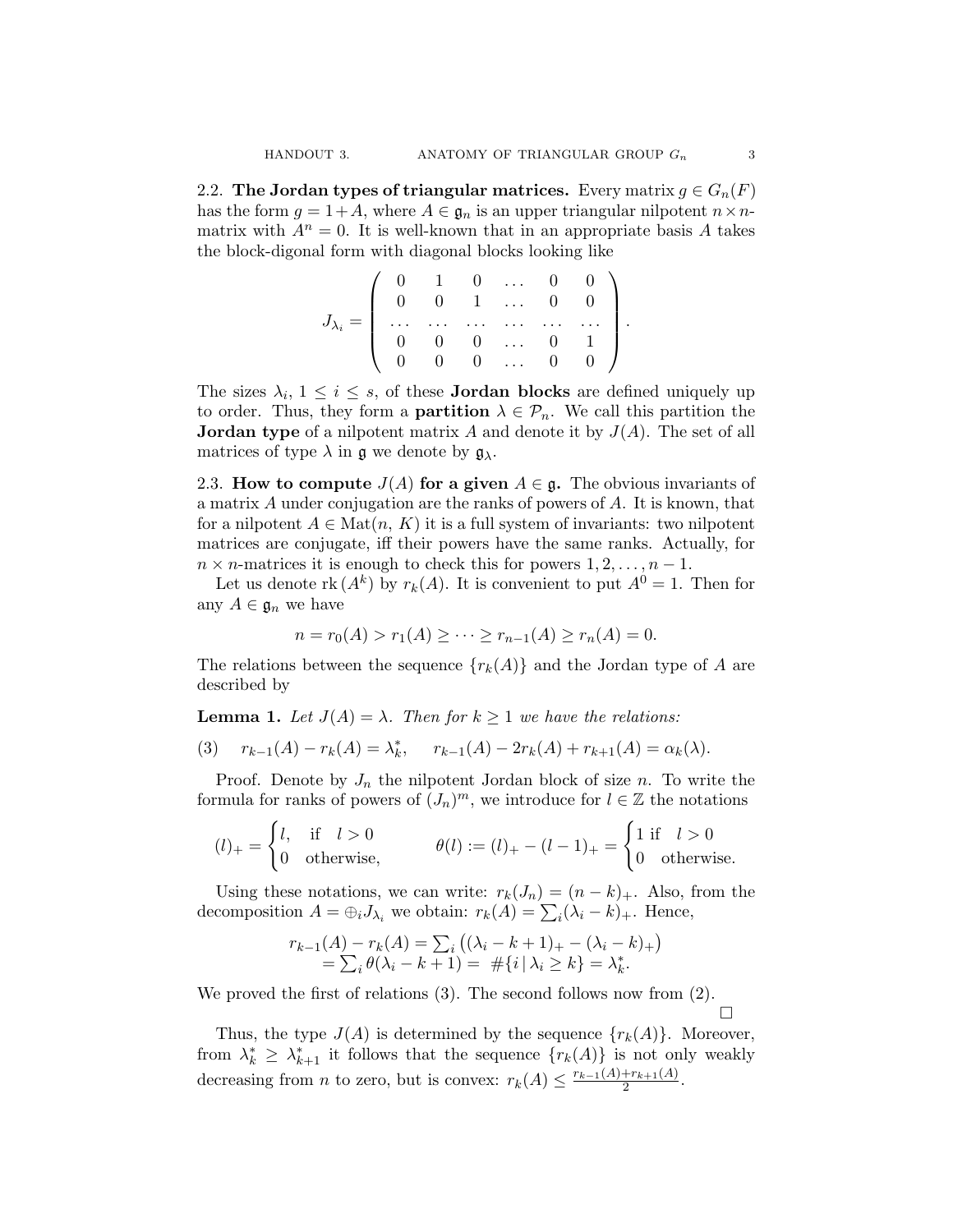Exercise 1. Show that a convex weakly decreasing sequence starting with  $r_0 = n$  and finishing with  $r_n = 0$ , must look like

(4) 
$$
n = r_0 > r_1 > \cdots > r_l = r_{l+1} = \cdots = r_n = 0
$$

for some number  $l$  between 0 and  $n$ .

**Hint.** For  $k \in [1, \ldots, n]$  the "slope"  $s_k := r_{k-1} - r_k$  is non-negative and weakly decreasing. Moreover,  $\sum_{k=1}^{n} s_k = n$ . Show that (4) is true for  $l = \min\{k \, | \, r_k = 0\}.$ 

2.4. Neighbor partitions. We say that partitions  $\lambda \in \mathcal{P}_n$  and  $\Lambda \in \mathcal{P}_{n+1}$ are **neighbor**, if the diagram  $D(\Lambda)$  is obtained from  $D(\lambda)$  by adding one box. In this case we write  $\lambda \to \Lambda$ , or, in more details,  $\lambda \stackrel{(i,j)}{\to} \Lambda$ , when the extra box is in  $i$ -th row and  $j$ -th column. Such pairs of partitions naturally arise when we consider a matrix  $A \in \mathfrak{g}_{n+1}$  of the form

(5) 
$$
\mathcal{A} = \begin{pmatrix} A & a \\ 0 & 0 \end{pmatrix}, \quad A \in \mathfrak{g}_n, \quad a \in K^n.
$$

**Theorem 1.** Let  $A \in \mathfrak{g}_n$  be of Jordan type  $\lambda \in \mathcal{P}_n$  and  $A \in \mathfrak{g}_{n+1}$  is defined as in (5) for some  $a \in K^n$ . Then

a) The partition  $\Lambda = J(\mathcal{A}) \in \mathcal{P}_{n+1}$  is a neighbor of  $\lambda$ .

b) If  $\Lambda$  is a neighbor of  $\lambda$ , then the set of all  $a \in K^n$  for which  $J(\mathcal{A}) = \Lambda$ , is a non-empty quasi-affine algebraic manifold of the form  $K^t$ , or  $K^t\backslash K^s$ .

Proof. For given pair  $(A, a)$  and  $k \ge 0$  put  $\delta_k = r_k(A) - r_k(A)$ . Since  $A^k = \begin{pmatrix} A^k & A^{k-1}a \\ 0 & 0 \end{pmatrix}$ , the numbers  $\delta_k$  can take only two values:  $\delta_k =$  $\int$ 0, if the last column of  $\mathcal{A}^k$  is dependent on other columns

1, if it is independent.

More precisely, define the subspaces  $W_k(A) \subset K^n$  by  $W_0 := \emptyset$  and

(6) 
$$
W_k(A) = \{ a \in K^n \mid A^{k-1}a \in \text{im}(A^k) \} \text{ for } k \ge 1.
$$

Denote by  $w_k(A)$  the dimension of  $W_k(A)$ .<sup>2</sup> Since this dimension depends only on the type  $\lambda = J(A)$ , we sometimes write  $w_k(\lambda)$  instead of  $w_k(A)$ .

The dependence of numbers  $\delta_k$  on  $a \in K^n$  looks as follows:

(7) 
$$
\delta_k = \begin{cases} 0, & \text{if } a \in W_k, \\ 1, & \text{if } a \notin W_k. \end{cases}
$$

We observe that  $A^{k-1}a \in \text{im}(A^k)$  implies  $A^k a \in \text{im}(A^{k+1})$ . Hence, the sequence  $\{W_k\}$  is weakly increasing:

$$
\emptyset = W_0(A) \subset W_1(A) \subset \cdots \subset W_n(A) \subset W_{n+1}(A) = K^n.
$$

<sup>&</sup>lt;sup>2</sup>Here it is convenient to consider the empty set as a vector space of dimension  $-\infty$ . Then the formula  $\#W_k(\mathbb{F}_q) = q^{w_k}$  holds true also for  $k = 0$ .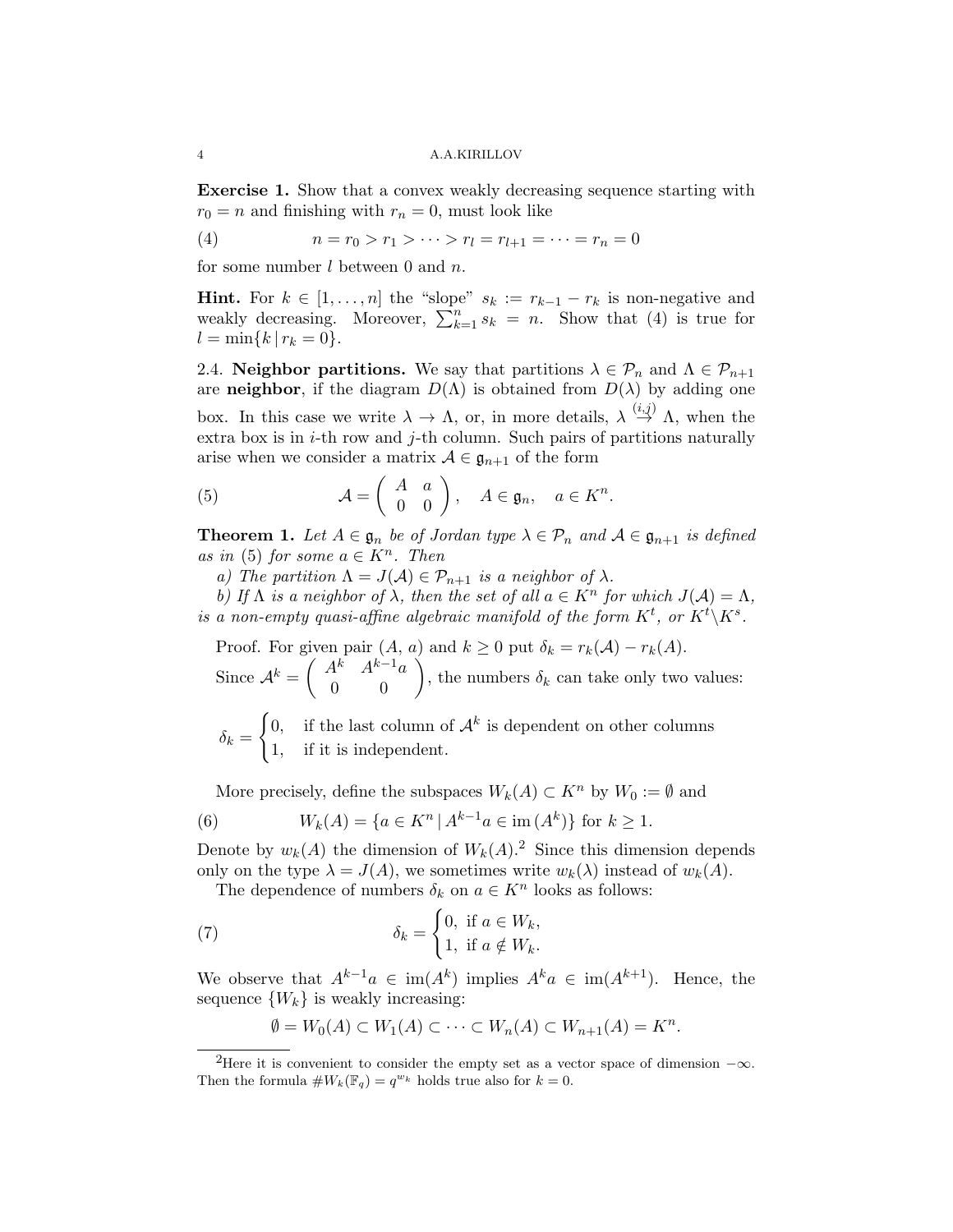Therefore,  $\delta_k = 0$  implies  $\delta_{k+1} = 0$ . Since  $\delta_0 = 1$  and  $\delta_{n+1} = 0$ , there must be a number  $s \in \{1, 2, \ldots, n\}$  such that

$$
\delta_k = \begin{cases} 1, & \text{for } k < s \\ 0, & \text{for } k \ge s. \end{cases}
$$

From (3) we obtain

(8)  $\delta_{k-1} - \delta_k = \Lambda_k^* - \lambda_k^*, \quad \delta_{k-1} - 2\delta_k + \delta_{k+1} = \alpha_k(\Lambda) - \alpha_k(\lambda),$ 

which means

(9) 
$$
\Lambda_i^* - \lambda_i^* = \begin{cases} 1 & \text{for } i = s \\ 0 & \text{otherwise,} \end{cases} \quad \alpha_i(\Lambda) - \alpha_i(\lambda) = \begin{cases} -1, & \text{for } i = s - 1 \\ 1 & \text{for } i = s \\ 0 & \text{otherwise.} \end{cases}
$$

The first relation shows that the columns of  $D(\Lambda)$  have the same lengths as the columns of  $D(\lambda)$ , with one exception: in the s-th column an extra box appears.

The second relation means that one of rows<sup>3</sup> of length  $s - 1$  is replaced by a row of length s. Let t be the number of the new row. Then  $\lambda \stackrel{(t,s)}{\rightarrow} \Lambda$ and we have proved the part a). To prove the part b) we need the explicit formula for  $w_k(A)$ . It is given by

## Lemma 2.

$$
(10) \t\t\t w_k(A) = n - \lambda_k^*.
$$

Proof. The operator  $A^{k-1}$  sends  $K^n$  onto  $\text{im}(A^{k-1})$  and annihilate the subspace ker( $A^{k-1}$ ) of dimension  $n-r_{k-1}$ . Thus, it established a bijection of the factor space  $K^{n}/\text{ker}(A^{k-1})$  and  $\text{im}(A^{k-1})$ . Therefore, the preimage of  $\text{im}(A^k)$  in  $K^n/\text{ker}(A^{k-1})$  has the same dimension as  $\text{im}(A^k)$ , which is  $r_k(A)$ . Hence,  $W_k / \text{ker}(A^{k-1})$  has dimension  $r_k(A)$  and we get the desired relation dim  $W_k = n - r_{k-1}(A) + r_k(A) = n - \lambda_k^*$ .

We use the formula (10) to compute recursively the number of points in the set  $\mathfrak{g}_{\lambda}(\mathbb{F}_q)$  of all matrices of type  $\lambda$  in  $\mathfrak{g}(\mathbb{F}_q)$ .

Let  $p_n : \mathfrak{g}_{n+1} \to \mathfrak{g}_n$  be the natural projection, acting by deleting of the last column from every matrix. Lemma 3 shows that  $p_n(\mathfrak{g}_\Lambda) = \Box$  $\lambda \rightarrow \Lambda$  $\mathfrak{g}_{\lambda}$ .

For any pair of neighbor partition  $\lambda \stackrel{(t,s)}{\rightarrow} \Lambda$  we choose a matrix  $A \in \mathfrak{g}_{\lambda}$  and denote by  $C(A, \Lambda)$  the set of all  $a \in \mathbb{F}_q^n$  such that the matrix  $\mathcal{A} = \begin{pmatrix} A & a \\ 0 & 0 \end{pmatrix}$ has type  $\Lambda$ . The cardinality of  $C(A, \Lambda)$  is the same for all A of the Jordan type  $J(A) = \lambda$ ; we denote it by  $c(\lambda, \Lambda)$ .

<sup>3</sup>Actually, the first (upper) of such rows.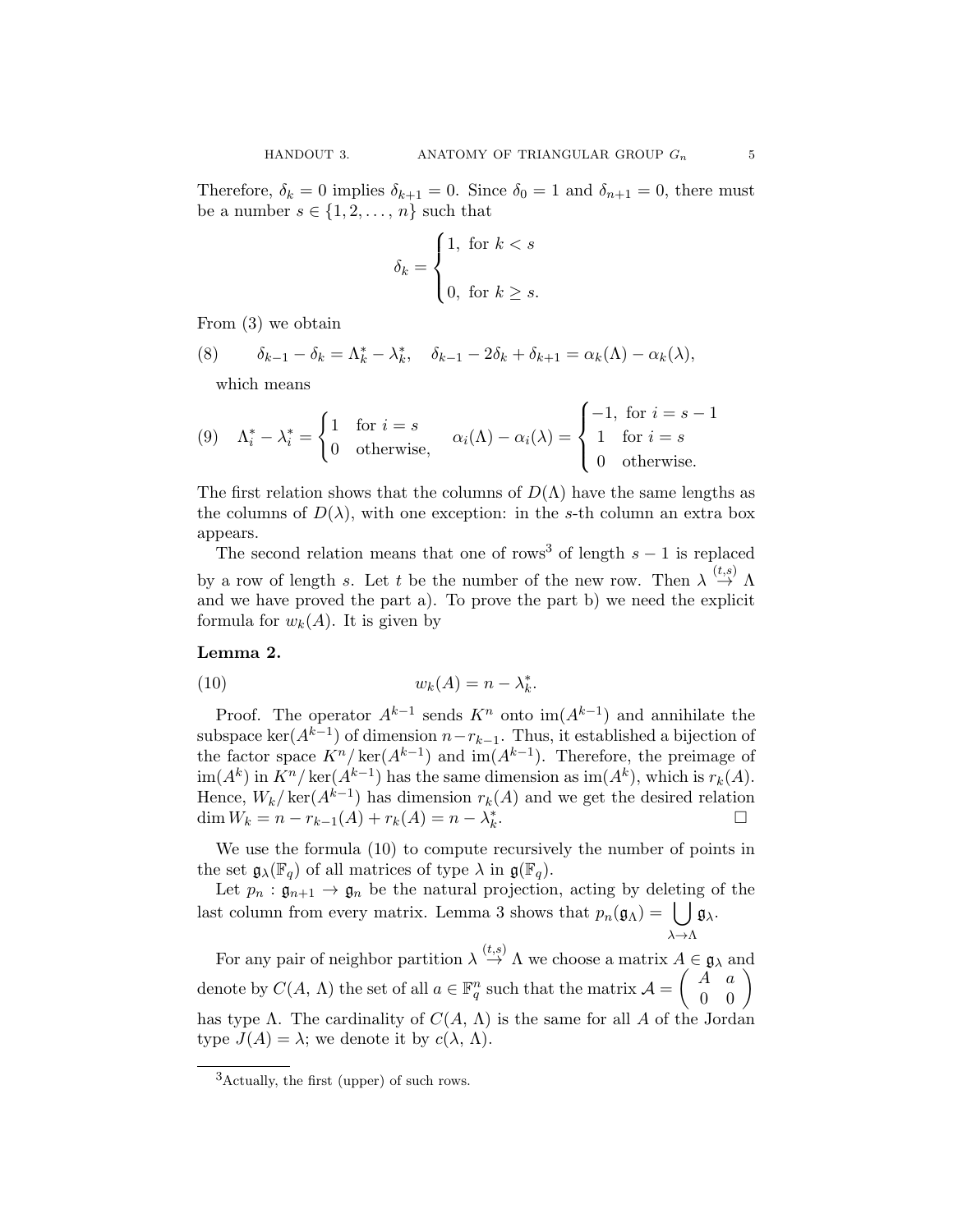6 A.A.KIRILLOV

**Theorem 2.** Use the  $\mu\beta$ -notation and write  $\lambda$  in the form  $\mu_1^{\beta_1}\mu_2^{\beta_2}\cdots\mu_m^{\beta_m}$ with  $\mu_1 > \cdots > \mu_m > 0$  and  $\beta_i > 0$ . If  $\lambda \stackrel{(t,s)}{\rightarrow} \Lambda$ , then

(11) 
$$
c(\lambda, \Lambda) = \#(W_s \backslash W_{s-1}) = q^{n-\beta_1 - \dots - \beta_{s-1}} (1 - q^{-\beta_s}).
$$

The proof follows from (9) and (10).

**Proposition 1** (The recurrent formula). The cardinalities  $P_{\lambda}(q) := \#\mathfrak{g}_{\lambda}$ are polynomials in q, satisfying recurrent relations

(12) 
$$
P_{\Lambda}(q) = \sum_{\lambda \to \Lambda} c(\lambda, \Lambda) P_{\lambda}(q) \text{ for all } \Lambda \in \mathcal{P}.
$$

2.4.1. A worked example. Let  $\lambda = 9, 6, 3, 3, 3, 2, 2, 1$ . Suppose we take a matrix  $A \in \mathfrak{g}_{29}$  of type  $\lambda$  and add to it randomly one extra column (in  $q^{29}$ equiprobable ways). Then we obtain a matrix of type  $\Lambda^{(k)}$  with an extra box in k-th column with some probability  $p_k$ , depending on k, q and  $\lambda$ . In our example only six types have the non-zero probabilities:

 $\Lambda^{(1)} = (10, 6, 3, 3, 3, 2, 2, 1), \quad \Lambda^{(2)} = (9, 7, 3, 3, 3, 2, 2, 1),$ 

 $\Lambda^{(3)} = (9,6,4,3,3,2,2,1), \quad \Lambda^{(6)} = (9,6,3,3,3,3,2,1),$ 

 $\Lambda^{(7)} = (9,6,3,3,3,2,2,2), \quad \Lambda^{(8)} = (9,6,3,3,3,2,2,1,1).$ 

The numerical data are collected in the table, where  $\varepsilon := q^{-1}$ .

| $\kappa$      |    |                 |                                       |                                       |                                       | G              | 6                |                                  |    |    |                |
|---------------|----|-----------------|---------------------------------------|---------------------------------------|---------------------------------------|----------------|------------------|----------------------------------|----|----|----------------|
| $\lambda_k$   |    | 9               |                                       | 9                                     |                                       | 3              | $\overline{2}$   |                                  |    |    |                |
| $r_k$         | 29 | 21              |                                       |                                       |                                       | Ð              | 3                |                                  |    |    |                |
| $\lambda_k^*$ |    | 8               |                                       |                                       |                                       | റ              | $\overline{2}$   |                                  |    |    |                |
| $\alpha_k$    |    |                 |                                       |                                       |                                       |                |                  |                                  |    |    |                |
| $w_k$         |    |                 | 22                                    |                                       | 27                                    | 27             | 27               | 28                               | 28 | 28 | 29             |
| $p_k$         |    | $\varepsilon^8$ | $-\varepsilon^{8}$<br>$\varepsilon^7$ | $-\varepsilon^7$<br>$\varepsilon^5$ . | $-\varepsilon^{5}$<br>$\varepsilon^2$ | $\overline{0}$ | $\boldsymbol{0}$ | $\Omega$<br>$\varepsilon^2$<br>ε |    |    | $ \varepsilon$ |

2.5. Young graph Y and the polynomials  $P_{\lambda}(q)$ . Let Y be a graph, whose vertices are partitions  $\lambda$  (or their young diagrams  $D(\lambda)$ ), and the arrows  $\lambda \to \Lambda$  correspond to neighbor partitions. For every matrix  $A \in \mathfrak{g}_n$ denote by  $A|_k$  the matrix, formed by k first columns of A. The sequence  ${J(A|_k)}$ ,  $0 \le k \le n$ , defines a path in Y which starts at empty diagram at time 0 and finished at  $D(\lambda)$  at the time n. To determine this path one has to fill up the boxes of the diagram  $D(\lambda)$  by numbers  $1, 2, \ldots, n$ , so that the boxes with numbers  $\leq k$  form the diagram  $J(A|_k)$ . The resulting table is called *standard tableau* and is denoted by  $T(A)$ .

It is known that the unirreps of the group  $S_n$  are naturally labeled by partitions  $\lambda \in \mathcal{P}_n$ . Moreover, the dimension  $d_{\lambda}$  of the unirrep  $\pi_{\lambda}$  is equal to the number of standard tableaux of shape  $\lambda$ .

We denote by  $P_T(q)$  the number of matrices  $A \in \mathfrak{g}_n(\mathbb{F}_q)$  with  $T(A) = T$ . Clearly,

(13) 
$$
\# \mathfrak{g}_{\lambda} = \sum_{T \mapsto \lambda} P_T(q), \quad \text{where } T \mapsto \lambda \text{ means that } T \text{ is of shape } \lambda.
$$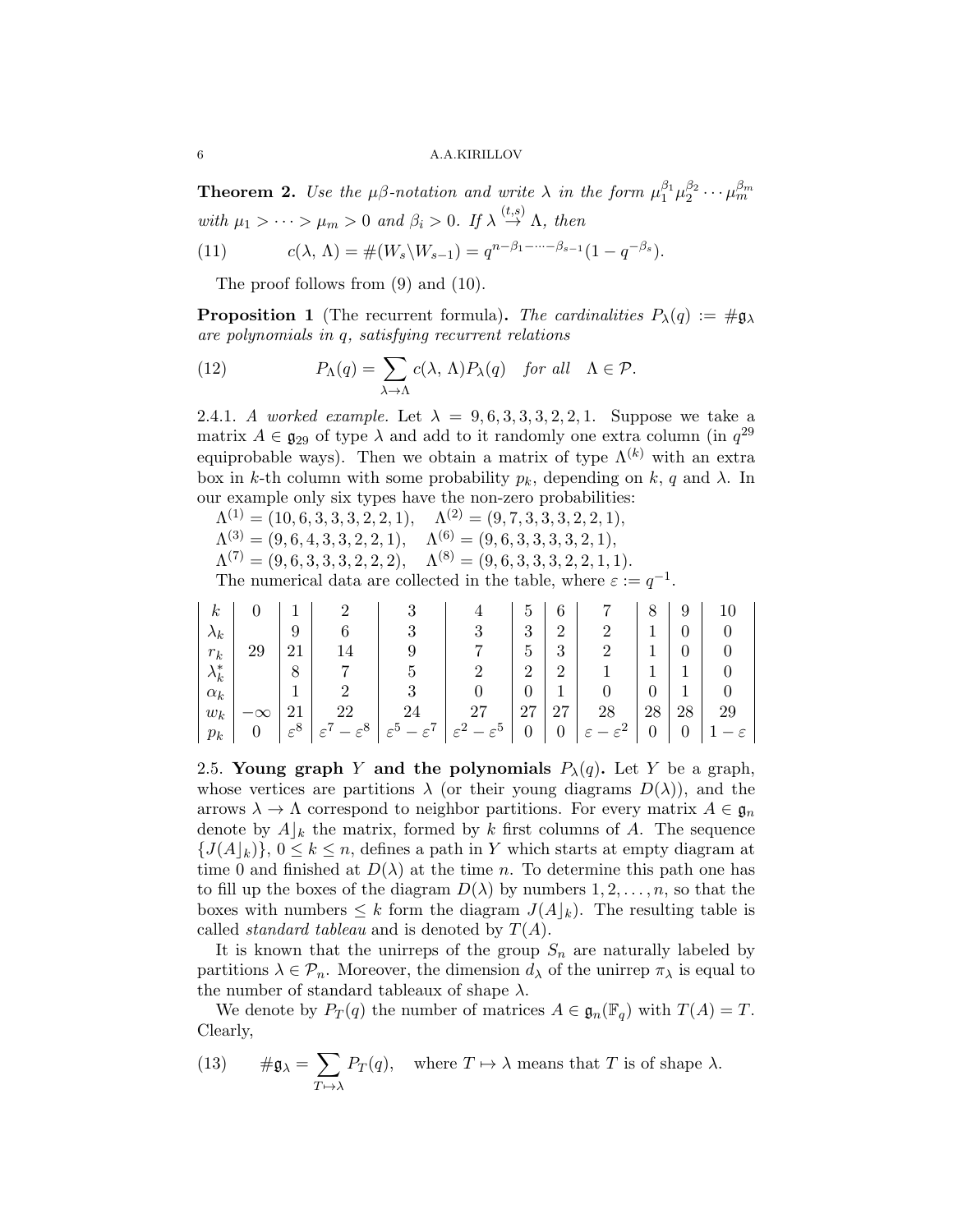From (11) and (12) we get a recurrent relations for  $P_T$ :

**Proposition 2.** If  $\lambda \stackrel{t,s}{\rightarrow} \Lambda$ ,  $T_n \mapsto \lambda$  and  $T_{n+1} \mapsto \Lambda$ , then

(14)  $P_{T_{n+1}}(q) = q^n (q^{-\lambda_s^*} - q^{-\lambda_{s-1}^*}) P_{T_n}(q).$ 

In the section 2.2 we introduced the notation  $\mathfrak{g}_{\lambda}$  for the subset of  $\mathfrak{g}(\mathbb{F}_q)$ consisting of matrices of Jordan type  $\lambda$  and denoted by  $P_{\lambda}(q)$  the number of points in  $\mathfrak{g}(\mathbb{F}_q)$ . The proposition above implies that  $P_\lambda(q)$  is a polynomial in  $q$  and allows to compute it recursively. To write the result, we need some notations.

In combinatorics the quantity  $\frac{q^k-1}{k-1}$  $\frac{T^2-1}{k-1}$  is denoted  $[k]_q$  and considered as a "qanalogue" of a natural number  $k$ . Analogously, one define the  $q$ -analogues of the factorial and binomial coefficients. It is convenient also to have a special notation Q for the number  $q - 1 = |\mathbb{F}_q^{\times}|$ .

One can check that in this notations at least some polynomials  $P_{\lambda}$  have a simple form. In particular,

$$
P_{1^k} = 1, \quad P_{k+1} = q^{\binom{k}{2}} Q^k, \quad P_{21^{k-1}} = kq^k - [k]_q,
$$
  

$$
P_{k1} = q^{\binom{k}{2}-1} Q^{k-1} (kq+1), \dots
$$

**Exercise 2** (Optional). Find the explicit formula for  $P_{k,1^m}$  (hook diagram).

**Exercise 3** (Optional). Same for  $P_{2^k 1^m}$  (two-columns diagram).

Exercise 4 (Optional). Find the pattern in the very remarkable family of polynomials  $A_n = \sum_{2k+m=n} P_{2^k 1^m}$  (see the table below).

$$
\begin{array}{l} A_0=1,\\ A_1=1,\\ A_2=q,\\ A_3=2q^2-q,\\ A_4=2q^4-q^2,\\ A_5=5q^6-4q^5,\\ A_6=5q^9-5q^7+q^5,\\ A_7=14q^{12}-14q^{11}+q^7,\\ A_8=14q^{16}-20q^{14}+7q^{12},\\ A_9=42q^{20}-48q^{19}+8q^{15}-q^{12},\\ A_{10}=42q^{25}-75q^{23}+35q^{21}-q^{15},\\ A_{11}=132q^{30}-165q^{29}+44q^{25}-10q^{22}\\ A_{12}=132q^{36}-275q^{34}+154q^{32}-11q^{26}+q^{22}\\ A_{13}=429q^{42}-572q^{41}+208q^{37}-65q^{34}+q^{26}\\ A_{14}=429q^{49}-1001q^{47}+637q^{45}-77q^{39}+13q^{35}\\ A_{15}=1430q^{56}-2002q^{55}+910q^{51}-350q^{48}+14q^{40}-q^{35}\\ A_{16}=1430q^{64}-3640q^{62}+2548q^{60}-440q^{54}+104q^{50}-q^{40}\\ P_{17}=4862q^{72}-7072q^{29}+3808q^{67}-1700q^{64}+119q^{56}-16q^{51}.\end{array}
$$